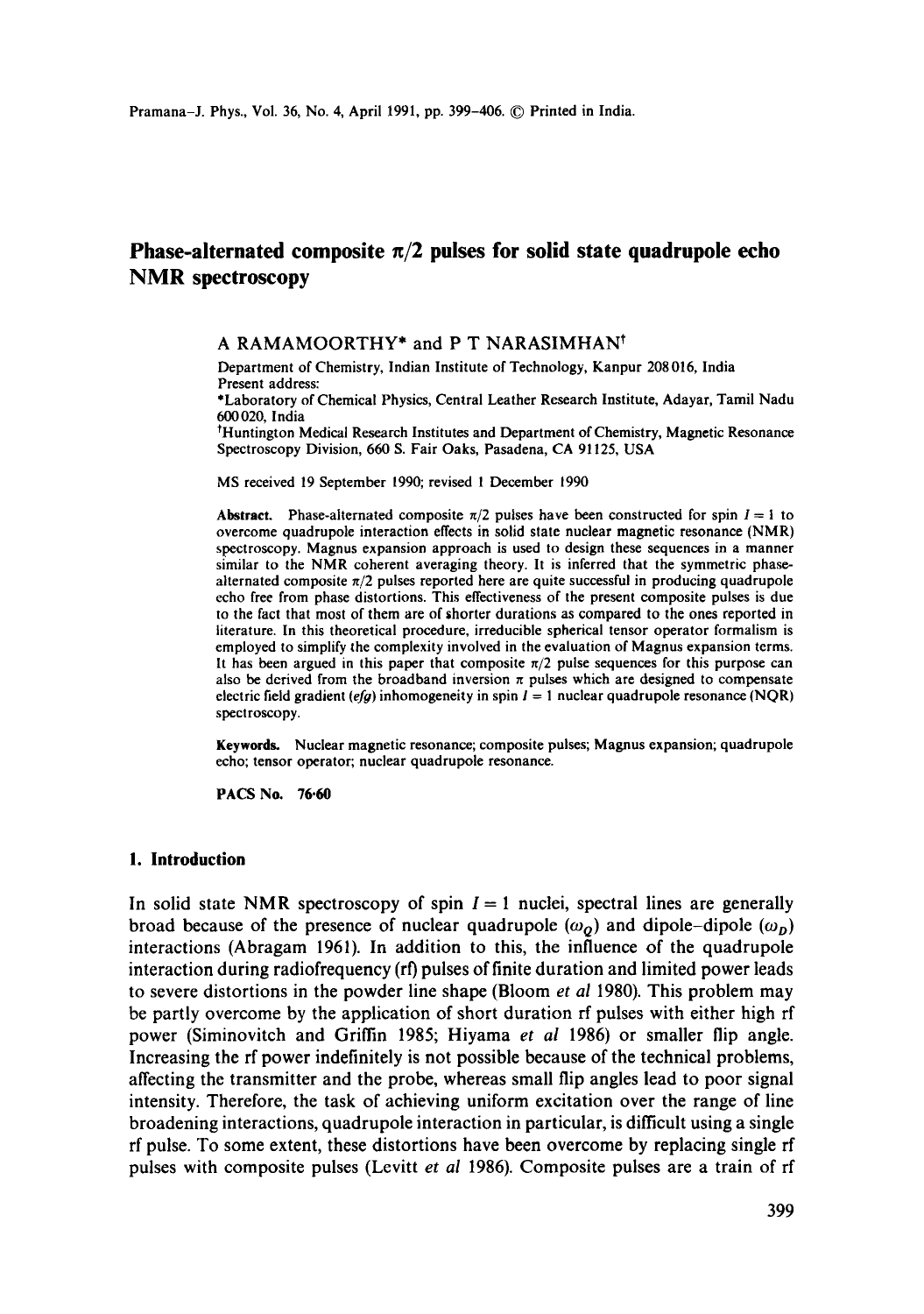pulses, applied without any time delay between them but may be with different phases and durations. Tycko and co-workers (1983, 1984) were the first to construct composite  $\pi$  pulses using the Magnus expansion approximation (Magnus 1954) for broadband population inversion over large ranges of  $\omega<sub>Q</sub>$  and  $\omega<sub>p</sub>$ . It should be mentioned here that composite  $\pi/2$  pulses are also important in quadrupole echo experiments (Solomon 1958; Davis *et al* 1976). The purpose of using quadrupole echo technique is to circumvent the deadtime problem associated with single pulse experiments (Abragam 1961). Furthermore, quadrupole echo method especially in  ${}^{2}$ H-NMR, has become a powerful means for probing dynamic processes in polymers (Davis *et al*  1976; Hentschel and Spiess 1979; Seeling 1977; Griffin 1981; Spiess 1983). It would therefore be very useful to construct composite  $\pi/2$  pulses for achieving quadrupole echo without phase distortions. In this context, Levitt *et al* (1986) have showed how certain inversion composite pulses designed for spin  $I = 1/2$  systems could be converted to useful  $I = 1$  composite  $\pi/2$  pulses. Siminovitch *et al* (1986) examined several composite pulses experimentally and they concluded that these sequences also introduce additional distortions with the reduction of finite pulse width effects. Later, Dongsheng *et al* (1987) constructed higher order composite  $\pi/2$  pulses for quadrupole echo without phase distortions but only at the expense of increasing the excitation period. These sequences will not be of much use because effects of chemical exchange during composite pulses introduce additional complications in the interpretation and analysis of lineshape in solid state NMR (Siminovitch *et al* 1986; Barbara *et al* 1986). Recently, some important composite  $\pi/2$  and  $\pi$  pulses have been proposed for this purpose by Raleigh *et al* (1989).

The aim of this work is to construct short duration composite  $\pi/2$  pulses for spin  $I = 1$  NMR by the Magnus expansion approach (Tycko 1983) to obtain quadrupole echo without phase distortions. Here the irreducible spherical tensor operators (Bowden and Hutchison 1986) are employed to evaluate the Magnus expansion terms. The organization of this paper is as follows. In  $\S$ 2, the Hamiltonians of various interactions present in the system is described. Derivation of the zeroth-order composite pulses using the Magnus expansion method is briefly given in § 3, while §4 highlights the performance of composite  $\pi/2$  pulses. Conclusions of this work are presented in § 5.

### **2. Hamiltonian of the system of spin**  $I = 1$  **nuclei**

Consider an ensemble of spin  $I = 1$  nuclei in the presence of a static magnetic field that defines the laboratory frame Z-axis. The total Hamiltonian of this spin system in the rotating frame of NMR is given by

$$
\mathcal{H} = \mathcal{H}_{\text{rf}} + \mathcal{H}_{Q} \tag{1}
$$

where  $\mathcal{H}_{\text{rf}}$  is the interaction of the spin system with rf radiation of strength  $\omega_1$ (rad/sec) and phase  $\phi(t)$  applied in the X Y-plane of the laboratory frame. It can be written as

$$
\mathcal{H}_{\text{rf}} = -\omega_1 \left[ I_x \cos \phi(t) + I_y \sin \phi(t) \right] \tag{2}
$$

where  $I_p(x, y, z)$  are components of spin angular momentum operator. Using the tensor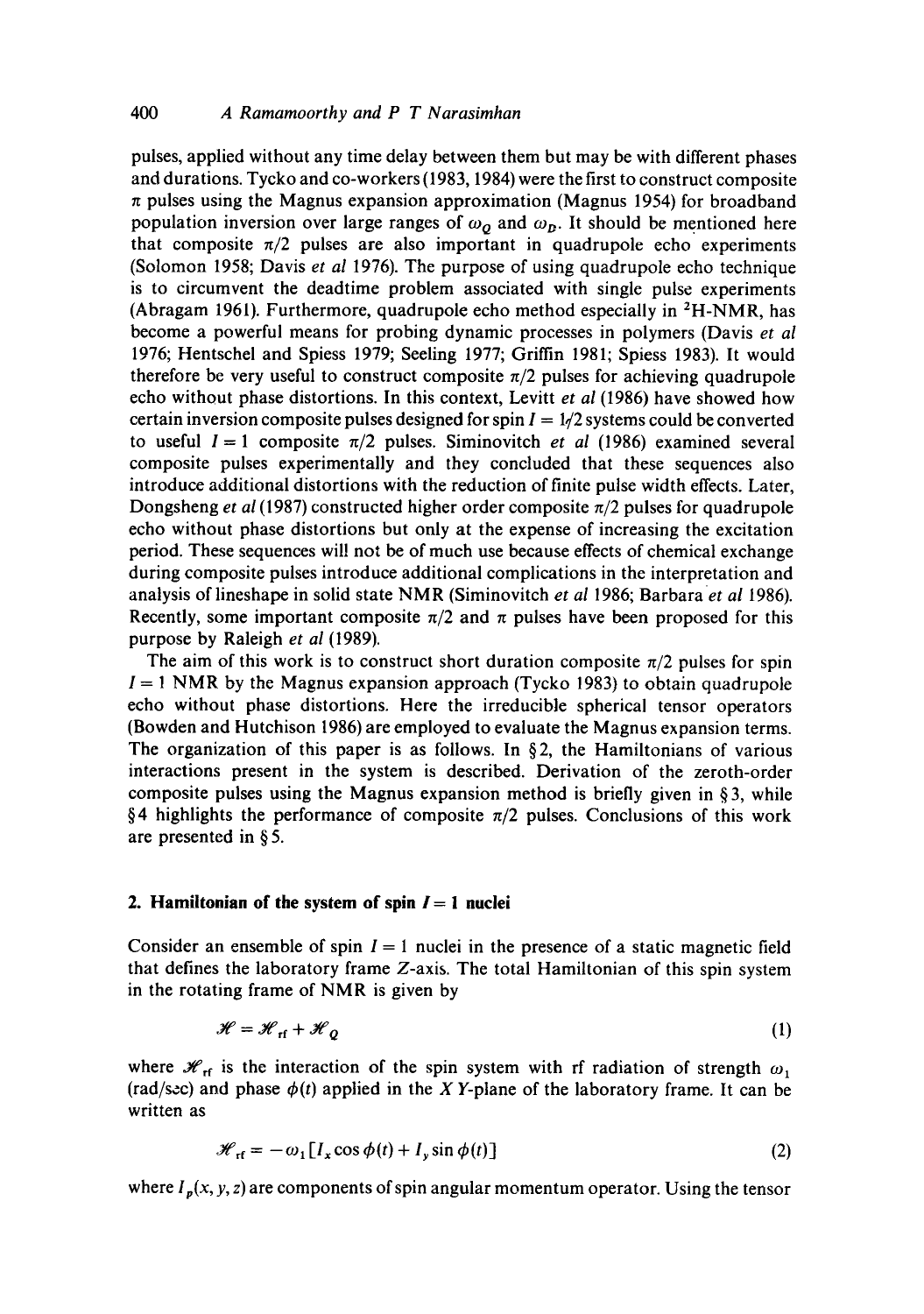operators (Bowden and Hutchison 1986), (2) can be expressed as

$$
\mathcal{H}_{\text{rf}} = \omega_1 [T_1^1(a) \cos \phi(t) - iT_1^1(s) \sin \phi(t)] \tag{3}
$$

where  $T<sub>m</sub><sup>i</sup>(a, s)$  are irreducible spherical tensor operators (more about it is given in the Appendix). The quadrupole coupling seen by a given spin can in first order be replaced by its part  $\mathcal{H}_0$  that commutes with the Zeeman Hamiltonian  $\mathcal{H}_Z = -\omega_0 I_z$ ,  $\omega_0$  is the Larmor frequency.

$$
\mathcal{H}_Q = \omega_Q \left[I_z^2 - \frac{1}{3}I^2\right] \tag{4}
$$

where  $\omega_Q$  is the quadrupole coupling constant and it is expressed as

$$
\omega_Q = \frac{e^2 qQ}{4I(2I - 1)} \left[ \frac{1}{2} (3\cos^2 \alpha - 1) + \eta \cos 2\beta \sin^2 \alpha \right]
$$
 (5)

where  $\alpha$  and  $\beta$  are the polar angles which defines the direction of the Zeeman field with respect to the crystalline frame.  $\eta$  describes the asymmetry present in the *efg* surrounding the quadrupole nuclei. In the next section, a brief discussion of the Magnus expansion technique to design composite pulses is given. Detailed procedure has been given elsewhere (Tycko 1983; Ramamoorthy and Narasimhan 1989).

#### **3. Derivation of zeroth-order composite pulses using the Magnus expansion approach**

The net evolution operator in the rotating frame can be given as (Tycko 1983)

$$
U(t) = U_{\rm rf}(t) U_Q(t) \tag{6}
$$

where

$$
U_{\rm rf}(t) = T \exp\left[-i\mathcal{H}_{\rm rf}(t)t\right] \tag{7}
$$

and

$$
U_Q(t) = T \exp\bigg[-i\int \tilde{\mathcal{H}}_Q(t') dt'\bigg]
$$
\n(8)

where T is the Dyson time-ordering operator and  $\tilde{H}_0(t)$  is the total Hamiltonian in the rf interaction frame (Haeberlen 1976) which is defined by  $U_{\text{rf}}(t)$ , that is,

$$
\tilde{\mathcal{H}}_{Q}(t) = U_{\rm rf}(t)^{-1} \mathcal{H}_{Q} U_{\rm rf}(t). \tag{9}
$$

Here, only the phase alternating pulse sequence of the type  $\theta_1 \overline{\theta}_2 \theta_3$  are considered which can be implemented in an experiment easily without the need for a sophisticated digital phase shifter. The overbar in our notation indicates that the corresponding rf pulse is 180<sup>°</sup> phase shifted with respect to unbarred rf pulses in the sequence.  $\theta_n$  is the flip angle of the nth rf pulse with duration  $t_n$  as given by  $\theta_n = \omega_1 t_n$ .

The rf propagator  $U_{\text{rf}}(t)$  can be written for an *n*-pulse sequence as

$$
U_{\rm rf}(t) = U_{\rm rf}_{\rm rf} U_{\rm rf}_{\rm r-1} \, \ldots \, U_{\rm rf}_2 U_{\rm rf}_1 \tag{10}
$$

where, from (2) and (7), we have

$$
U_{\mathbf{rf}_n} = \exp\left[\mp i\omega_1 T_1^1(a)t_n\right].\tag{11}
$$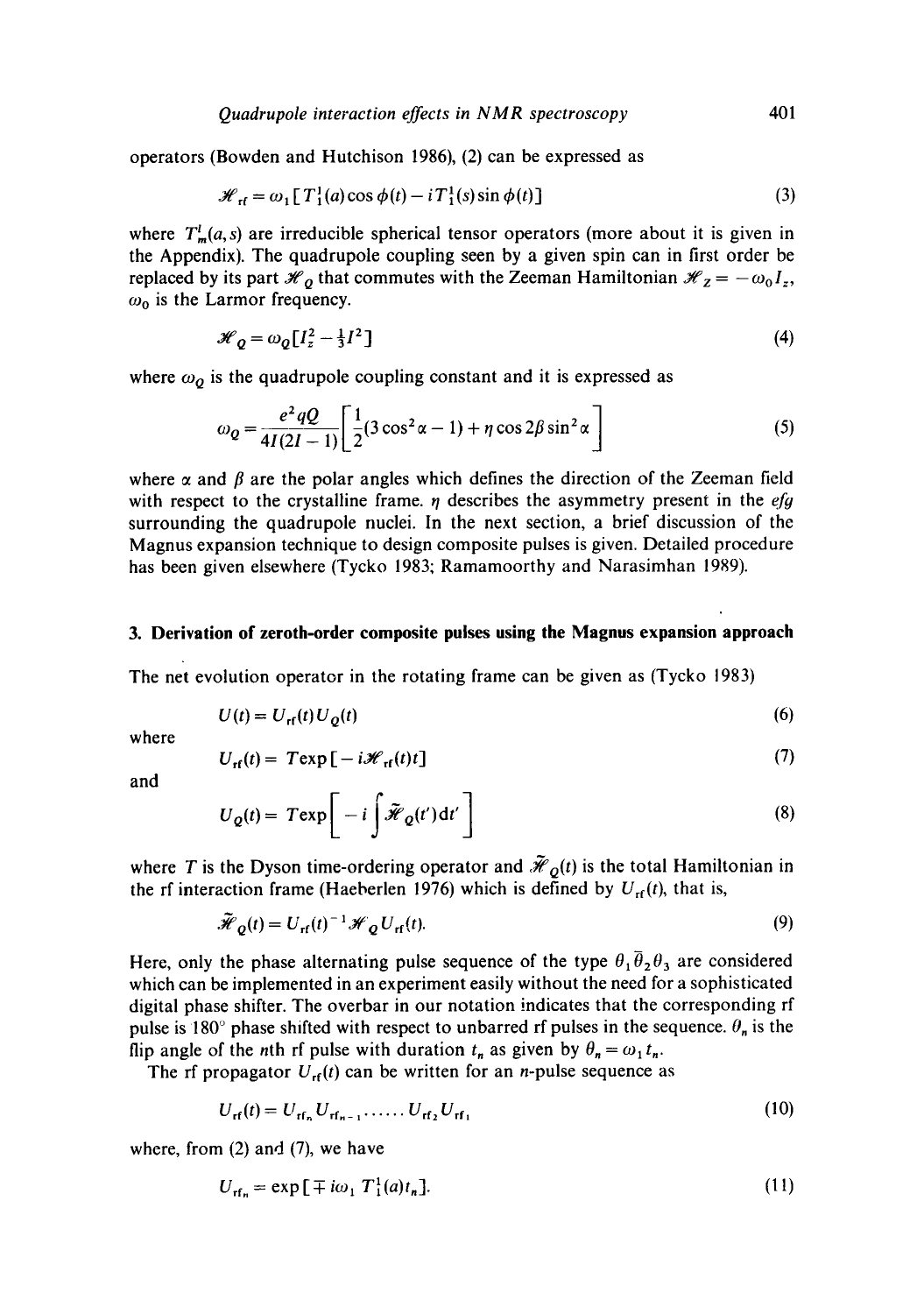#### 402 *A Ramamoorthy and P T Narasimhan*

In the above equation, the  $-$  and  $+$  signs correspond to the zero and 180 $^{\circ}$  phases of rf pulses.  $\tilde{H}_0(t)$  can be obtained from the transformation properties of tensor operators under the effect of the rf propagator  $U_{\text{rf}}(t)$  (refer Appendix). The time dependent  $\bar{\mathcal{H}}_0(t)$  can be written using the Magnus expansion (Magnus 1954) as

$$
\tilde{\mathcal{H}}_Q(t) = \mathcal{H}_Q^0 + \mathcal{H}_Q^1 + \mathcal{H}_Q^2 + \dots
$$
\n(12)

where  $\mathcal{H}'_Q$  is the ith order term in the Magnus expansion. Here, only the zeroth-order term in the Magnus expansion is considered because the inclusion of higher-order terms lead to larger duration (or more number of rf pulses) sequence;  $\mathcal{H}_Q^0$  is given as (Haeberlen 1976),

$$
\mathcal{H}_Q^0 = \frac{1}{t} \int_0^t \widetilde{\mathcal{H}}_Q(t') dt'.
$$
 (13)

For a pulse sequence of the type  $\theta_1 \overline{\theta}_2 \theta_3$ , one can write  $\mathcal{H}_Q^0$  to be

$$
\mathcal{H}_Q^0 = \frac{\sqrt{2\omega_Q}}{\sqrt{3\omega_1 t}} \left[ aT_0^2 + biT_1^2(s) + cT_2^2(s) \right]
$$
 (14)

where

$$
a = \frac{3}{4} \left[ \frac{(\theta_1 + \theta_2 + \theta_3)}{3} + \sin 2\theta_1 + \sin (2\theta_2 - 2\theta_1) + \frac{1}{2} \sin (2\theta_3 - 2\theta_2 + 2\theta_1) \right]
$$
(15)

$$
b = \frac{\sqrt{3}}{4} [1 - 2\cos 2\theta_1 + 2\cos (2\theta_1 - 2\theta_2) - \cos (2\theta_1 + 2\theta_3 - 2\theta_2)] \tag{16}
$$

$$
c = \frac{\sqrt{3}}{8} \left[ -(\theta_1 + \theta_2 + \theta_3) + 2\sin 2\theta_1 + 2\sin (2\theta_2 - 2\theta_1) \right. \\ + \sin (2\theta_1 + 2\theta_3 - 2\theta_2) \right]
$$
 (17)

According to the Magnus expansion technique (Tycko *et al* 1983, 1984), a zeroth order composite pulse can be obtained by selecting flip angle values in such a way that the sequence satisfies the condition, i.e.,  $\mathcal{H}_{Q}^{0} = 0$ . For this sequence,  $U_{Q} = 1$ , thus one can achieve uniform excitation over larger range of  $\omega_{\mathbf{Q}}$ . From (15)-(17) one can say that it is not possible to satisfy this condition with a three pulse phase alternated sequence. So, the condition is relaxed to

$$
\left[\mathcal{H}_Q^0, \rho(0)\right] = 0\tag{18}
$$

where  $\rho(0) = \omega_0 I_z$  is the thermal equilibrium density matrix. This condition demands only 'b' given by (16) to be equal to zero because in  $\mathcal{H}_Q^0$ ,  $T_0^2$  and  $T_2^2(s)$  commute with  $\rho(0)$  but  $[T_1^2(s), \rho(0)] \neq 0$ . A set of zeroth-order composite  $\pi/2$  pulses derived with  $b = 0$  and with smaller size 'b' have been summarized in table 1 alongwith the corresponding zeroth-order Magnus terms. Interestingly, when the durations of individual pulses in the sequence given in table 1 are doubled, one gets a set of composite  $\pi$  pulses for NQR spectroscopy of spin  $I = 1$  nuclei (Ramamoorthy 1989; Ramamoorthy and Narasimhan 1991) which compensate for the *efg* inhomogeneity. It is noteworthy that any pulse sequence involving phase shifts only in multiples of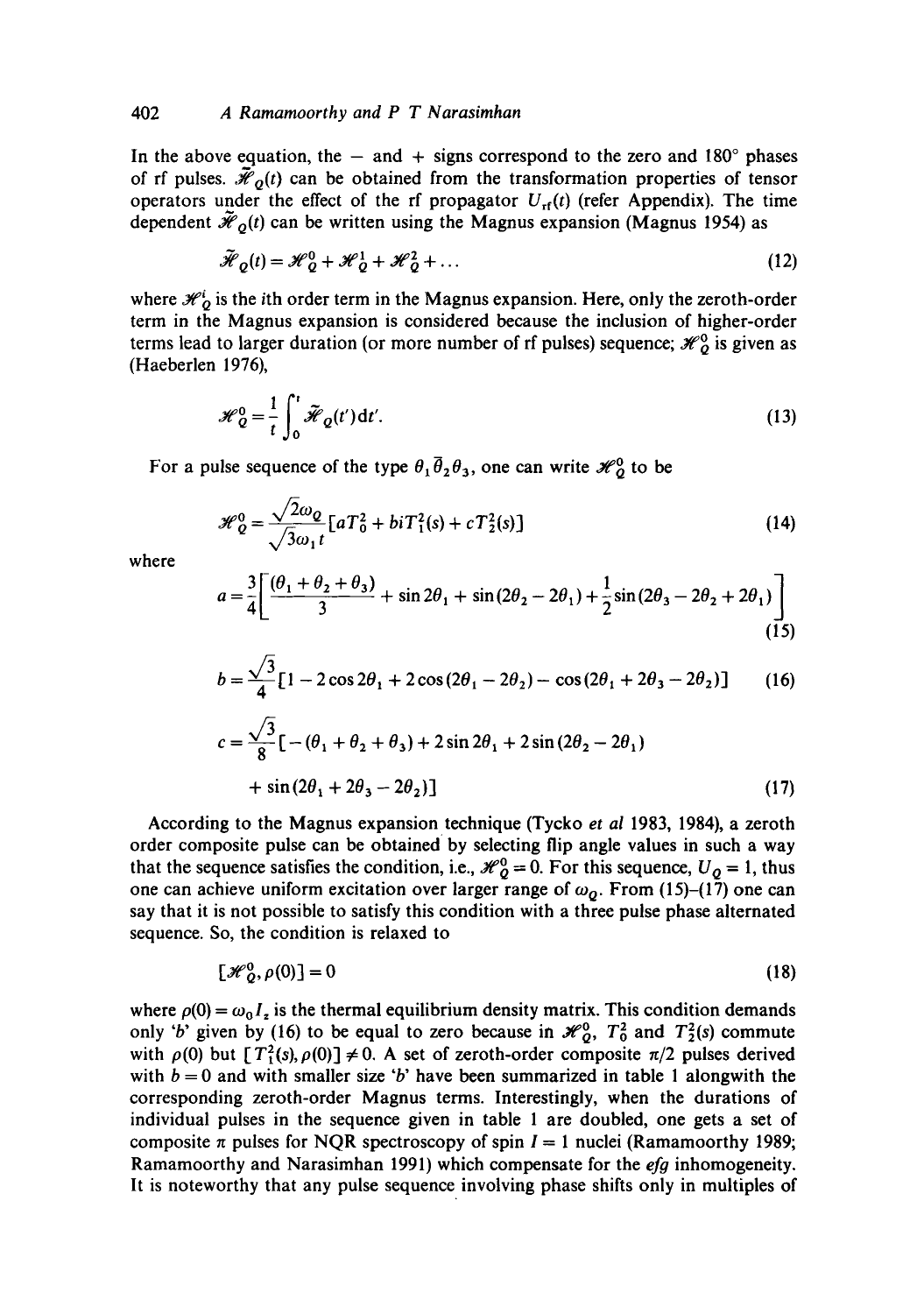| Composite $\pi/2$ pulse                                         | Bandwidth <sup>®</sup> | $\omega_1 t$<br>$-x_0^0$<br>$\omega_o$                      |
|-----------------------------------------------------------------|------------------------|-------------------------------------------------------------|
| 1. 130 $\overline{80}$ 40                                       | $+1.4$                 | $-0.315 T_0^2 + 0.707 i T_1^2(s) - 1.468 T_2^2(s)$          |
| 2. 157.5 $\overline{112}$ .5 45                                 | $+0.8$                 | $0.077 T_0^2 + 0.207 i T_1^2(s) - 2.73 T_2^2(s)$            |
| 3.13040                                                         | $+0.4$                 | $0.003 T_0^2 + 0.123iT_1^2(s) - 0.873 T_2^2(s)$             |
| 4. $22.5$ 112.5                                                 | $+0.25$                | 0.914 $T_0^2$ - 0.15 <i>i</i> $T_1^2(s)$ - 0.167 $T_2^2(s)$ |
| 5.60150                                                         | $+0.25$                | 1.278 $T_0^2 + 0.354iT_1^2(s) - 0.342T_2^2(s)$              |
| $6. \ \overline{30}$ 150 $\overline{30}$                        | $\pm 0.4$              | $0.748 T_0^2 - 0.648 T_2^2(s)$                              |
| $7. \ \overline{11} \ \overline{25} \ 112.5 \ \overline{11.25}$ | $+0.25$                | 0.481 $T_0^2 - 0.599iT_1^2(s) - 0.417T_2^2(s)$              |

**Table 1.** Composite  $\pi/2$  pulses with their zeroth-order Magnus expansion terms and their bandwidth of uniform excitation over  $\omega_o$ .

<sup>a</sup>In terms of the dimensionless quadrupole interaction parameter  $\omega_o/2\omega_1$  for which the echo amplitude is greater than 95% of the one corresponding to  $\omega_0 = 0$  case.

 $\pi$  radians and which generates a broadband population inversion in two-level system will provide a broadband excitation in the anharmonic three-level system if the pulse duration is halved (I. evitt *et al* 1984). Similarly, halving the individual pulse durations in a composite  $\pi$  pulse of spin  $I = 1$  NQR case leads to a composite  $\pi/2$  pulse in spin  $I = 1$  NMR case problem. For example, from NQR composite  $\pi$  pulses namely, 60  $300\overline{60}$  and  $\overline{22.5}$   $225\overline{22.5}$  (Ramamoorthy and Narasimhan 1989, 1991), one can derive composite  $\pi/2$  pulses for the present problem as 30 150 30 and 11.25 11.25 11.25. It is well-known that an applied rf pulse always connects only two out of the three energy levels of  $I = 1$  NQR case depending on the direction and frequency of the pulse (Vega 1975). From these concepts, we may conclude that spin  $I = 1$  pure NQR case is basically a two-level problem.

In the next section the performance of composite  $\pi/2$  pulses has been illustrated.

#### **4. Performance of composite pulses**

To test the efficiency of composite  $\pi/2$  pulses, the analytical expressions for the amplitude and phase of the quadrupole echo reported by Barbara (1986) have been used for a three pulse sequence of the type  $\theta_1 \overline{\theta}_2 \theta_3$ . They can be given as follows:

echo amplitude, 
$$
A = [A_1^2 + A_2^2]^{3/2}
$$
 (19)

and

$$
\text{phase, } \phi = \tan^{-1} \left[ A_2 / A_1 \right] \tag{20}
$$

where

$$
A_1 = [\cos \alpha_1 \cos \alpha_2 \sin \alpha_3 - \cos \alpha_3 \sin (\alpha_2 - \alpha_1)] \sin k
$$
  
- 
$$
\sin \alpha_1 \sin \alpha_2 \sin \alpha_3 \sin 3k
$$
 (21)

$$
A_2 = \sin 2k \sin \alpha_2 \sin (\alpha_3 - \alpha_1) \tag{22}
$$

$$
k = \tan^{-1} \left[ 2\omega_1 / \omega_2 \right]. \tag{23}
$$

where

$$
\alpha_n = \theta_n (1 + \lambda^2)^{1/2}; \quad \lambda = \omega_Q / 2 \omega_1.
$$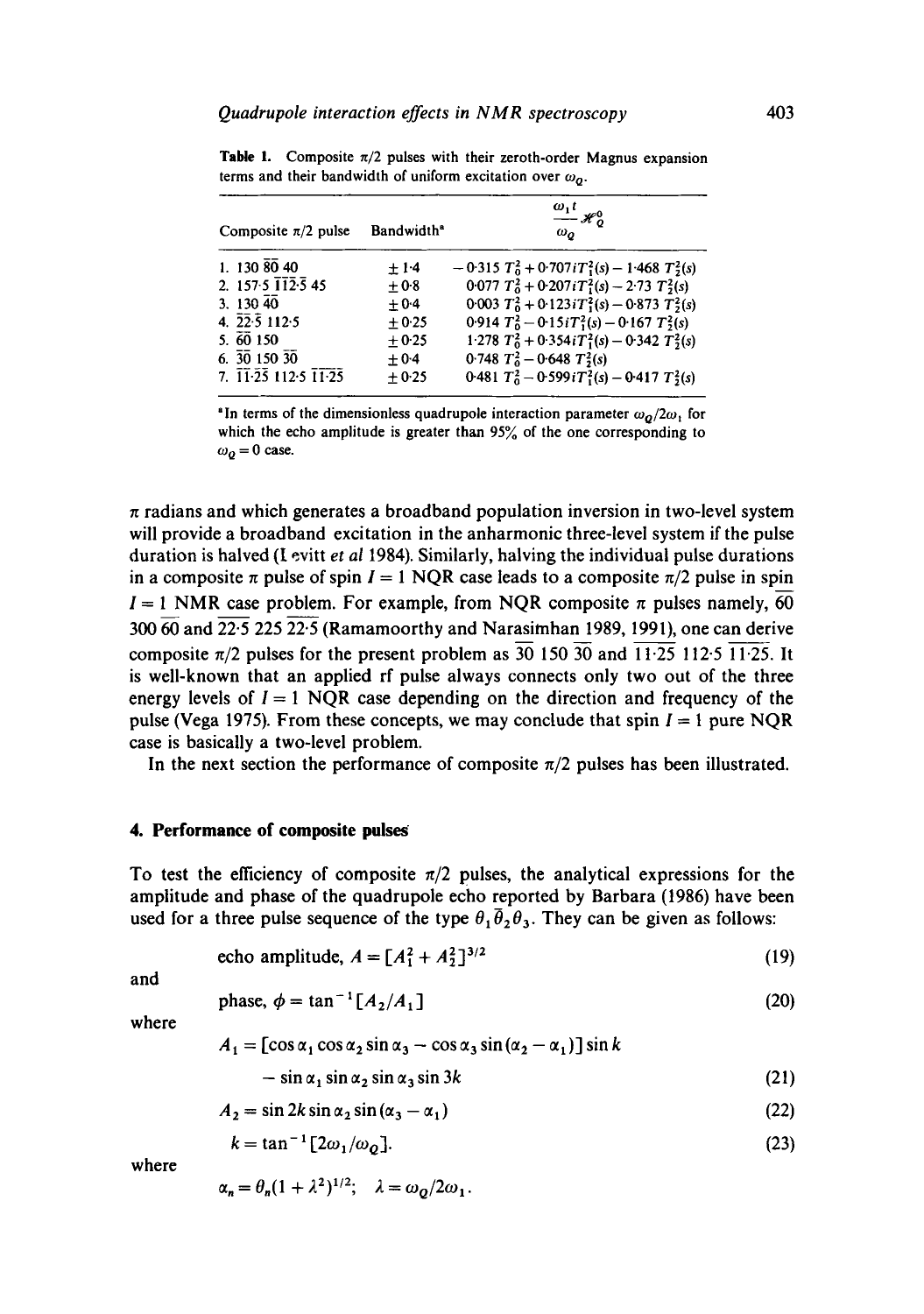**Table 2.** Symmetric phase-alternated composite  $\pi/2$  pulses for compensating quadrupole interaction in the case of spin  $1 = 1$  NMR spectroscopy.

1. 171.5 140 27 140 171.5 2. 29 70 172 78 29 3. 162.5 131.5 28 131.5 162.5 4. 33 90 113-5 203 113-5 90 33 5. 13-5 49-5 90 i05.5 193 105.5 90 49.5 13.5 6. 79 i4,7 72 7g 145-5 44-5 32 44.5 145-5 76 72 i47 79

When  $\theta_1 = \theta_3$ , that is, for a symmetric phase alternating sequence of the form  $\theta_1 \overline{\theta}_2 \theta_1$ ,  $A_2 = 0$  and hence  $\phi = 0$ , irrespective of the strength of the quadrupole interaction,  $\omega<sub>0</sub>$ . Hence, symmetric phase alternating composite  $\pi/2$  pulses can be used for generating quadrupole echo without phase distortions. The performance of different composite  $\pi/2$  pulses has been examined by evaluating the amplitude of quadrupole echo with respect to  $\omega<sub>Q</sub>$ . Their bandwidth of uniform excitation is summarized in table 1 for which the echo amplitude is greater than 95% of the echo amplitude with no quadrupole interactions. Admittedly, the degree of compensation of  $\omega<sub>o</sub>$  by these sequence is not very good. But one can construct symmetric sequences with a larger number of rf pulses so as to enhance the degree of compensation against  $\omega_0$  as well as to suppress phase distortions. Some of the composite  $\pi/2$  sequences obtained for this purpose from two-level broadband inversion sequences (Shaka and Pines 1987; Ramamoorthy 1989; Ramamoorthy and Narasimhan 1989, 1991) are given in table 2. The case of line broadening due to the dipole-dipole interaction deserves a special mention here. The Hamiltonian can be expressed as (Abragam 1961)

$$
\mathcal{H}_D = \sum_{i > j} d_{ij} \left[ I_{zi} I_{zj} - \frac{1}{3} I_i \cdot I_j \right]
$$
 (24)

where  $d_{ij}$  is the dipole-dipole coupling constant between spins i and j. It can easily be shown that the transformation property of  $\mathcal{H}_D$  for an ensemble of two spin  $I = 1/2$ coupled system under unitary evolutions is the same as that of  $\mathcal{H}_0$  in spin  $I = 1$  case (Haeberlen 1976). Therefore, all these composite  $\pi/2$  pulses which are derived for the quadrupole echo experiment can also be used for the uniform excitation of the ensemble of dipolar coupled spin  $I = 1/2$  system over a wide range of  $\omega_p$ .

#### **5. Conclusions**

Construction of phase alternated composite  $\pi/2$  pulses for the use in solid state NMR spectroscopy using the Magnus expansion procedure is presented. It is important to note that the application of symmetric phase alternated composite  $\pi/2$  pulses gives quadrupole echo with no phase distortions. Furthermore, these sequences behave like single rf pulses with a constant net flip angle of  $\pi/2$  radians over larger range of  $\omega_0$ . The irreducible spherical tensors employed here simplifies the derivation of Magnus expansion terms and hence the design of composite pulses to a greater extent. It has been shown that phase-alternated composite  $\pi/2$  pulses for a three-level case  $(I = 1$ NMR case) can be derived from NQR phase alternated broadband inversion pulses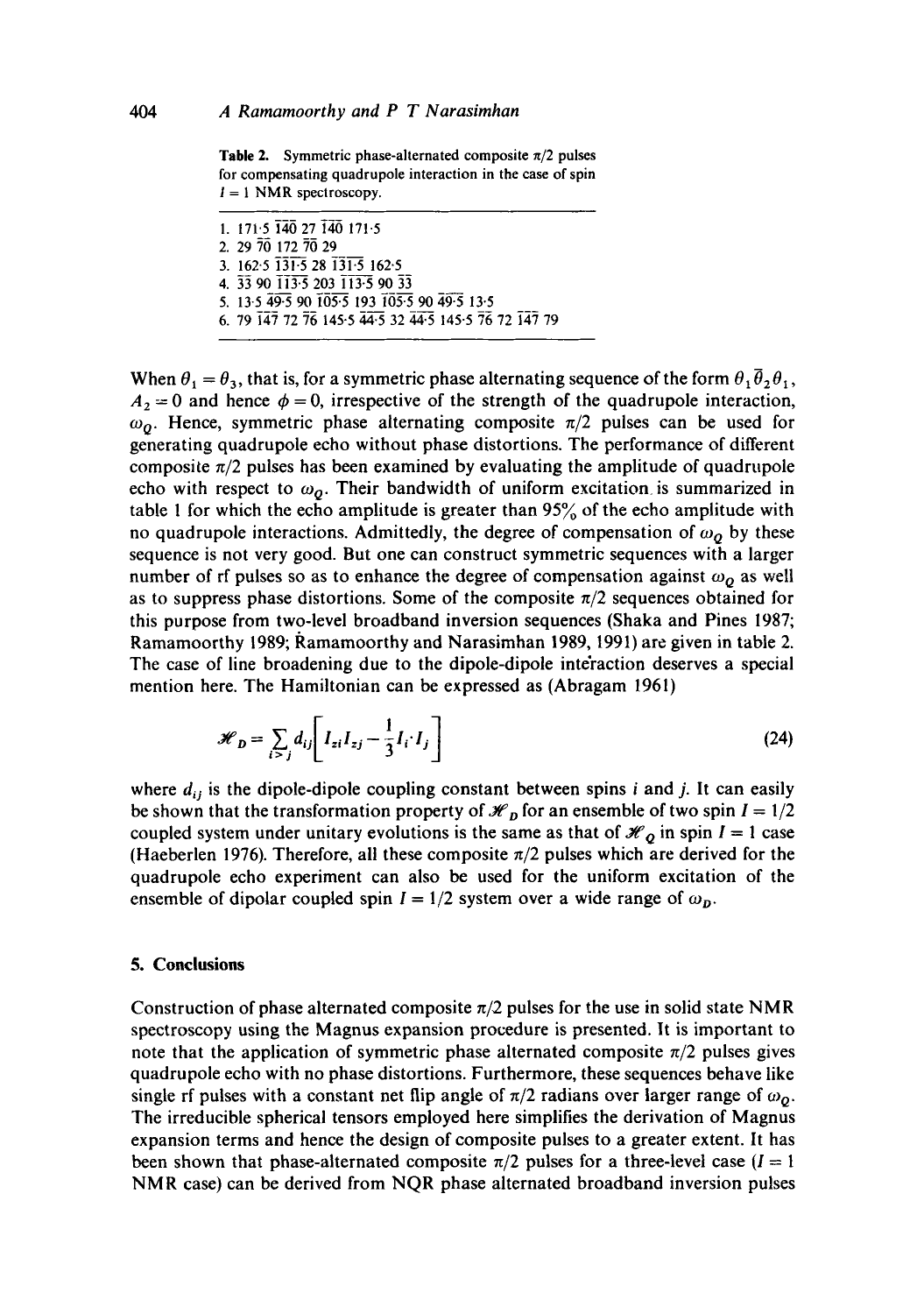which combat the effects of *efg* inhomogeneity. Hence, the design of composite pulses for spin  $I = 1$  nuclei in NMR and NQR spectroscopies need not be considered separately. Results presented in this paper are also valid for an ensemble of two spin  $I = 1/2$  nuclei coupled through dipole-dipole interaction.

## **Appendix**

The tensor operator formalism in the form used by Bowden and Hutchison (1986) has been applied in this paper. They give the form and properties of these operators in detail. The symmetric  $T_m^l(s)$  and antisymmetric  $T_m^l(a)$  tensor combinations are given by

$$
i T_m^l(s) = \frac{1}{\sqrt{2}} [T_m^l + T_{-m}^l]
$$
 (A1)

and

$$
T_m^l(a) = \frac{1}{\sqrt{2}} [T_{+m}^l - T_{-m}^l]
$$
 (A2)

where l is the rank and m is the order of the tensor  $T<sub>m</sub><sup>l</sup>$ . In this paper, the evolution of different tensors under the effect of an rf pulse has been obtained using the nested commutation relationship. That is

$$
\tilde{\mathcal{H}}_{Q}(t) = U_{\rm rf}(t)^{-1} \mathcal{H}_{Q} U_{\rm rf}(t)
$$
\n
$$
= \exp(i \mathcal{H}_{\rm rf} t_n) \mathcal{H}_{Q} \exp(-i \mathcal{H}_{\rm rf} t_n)
$$
\n
$$
= \mathcal{H}_{Q} + it_{n} [\mathcal{H}_{\rm rf}, \mathcal{H}_{Q}] + \frac{(it_{n})^{2}}{2!} [\mathcal{H}_{\rm rf}, [\mathcal{H}_{\rm rf}, \mathcal{H}_{Q}]] + \dots
$$
\n(A3)

where  $H_{rf}$  is given by (3) of the text. Using the commutation relationships given by Bowden and Hutchison (1986), one can derive

$$
U_{\mathbf{rf}}(t)^{-1} T_0^2 U_{\mathbf{rf}}(t) = T_0^2 \frac{1}{4} [1 + 3 \cos(2\omega_1 t_n)] - iT_1^2(s) \frac{\sqrt{3}}{2} \sin(2\omega_1 t_n)
$$

$$
- T_2^2(s) \frac{\sqrt{3}}{4} [1 - \cos(2\omega_1 t_n)] \tag{A4}
$$

$$
U_{\mathbf{rf}}(t)^{-1} T_1^2(s) U_{\mathbf{rf}}(t) = -i T_0^2 \frac{\sqrt{3}}{2} \sin (2\omega_1 t_n) + T_1^2(s) \cos (2\omega_1 t_n)
$$
  
-  $i/2 T_2^2(s) \sin (2\omega_1 t_n)$  (A5)

$$
U_{\text{rf}}(t)^{-1} T_2^2(s) U_{\text{rf}}(t) = - T_0^2 \frac{\sqrt{3}}{4} [1 - \cos(2\omega_1 t_n)] - i/2 T_1^2(s) \sin(2\omega_1 t_n)
$$

+ 
$$
T_2^2(s) \frac{1}{4} [3 + \cos(2\omega_1 t_n)].
$$
 (A6)

Using these transformation properties,  $\tilde{\mathcal{H}}_Q(t)$  has been evaluated and the integration